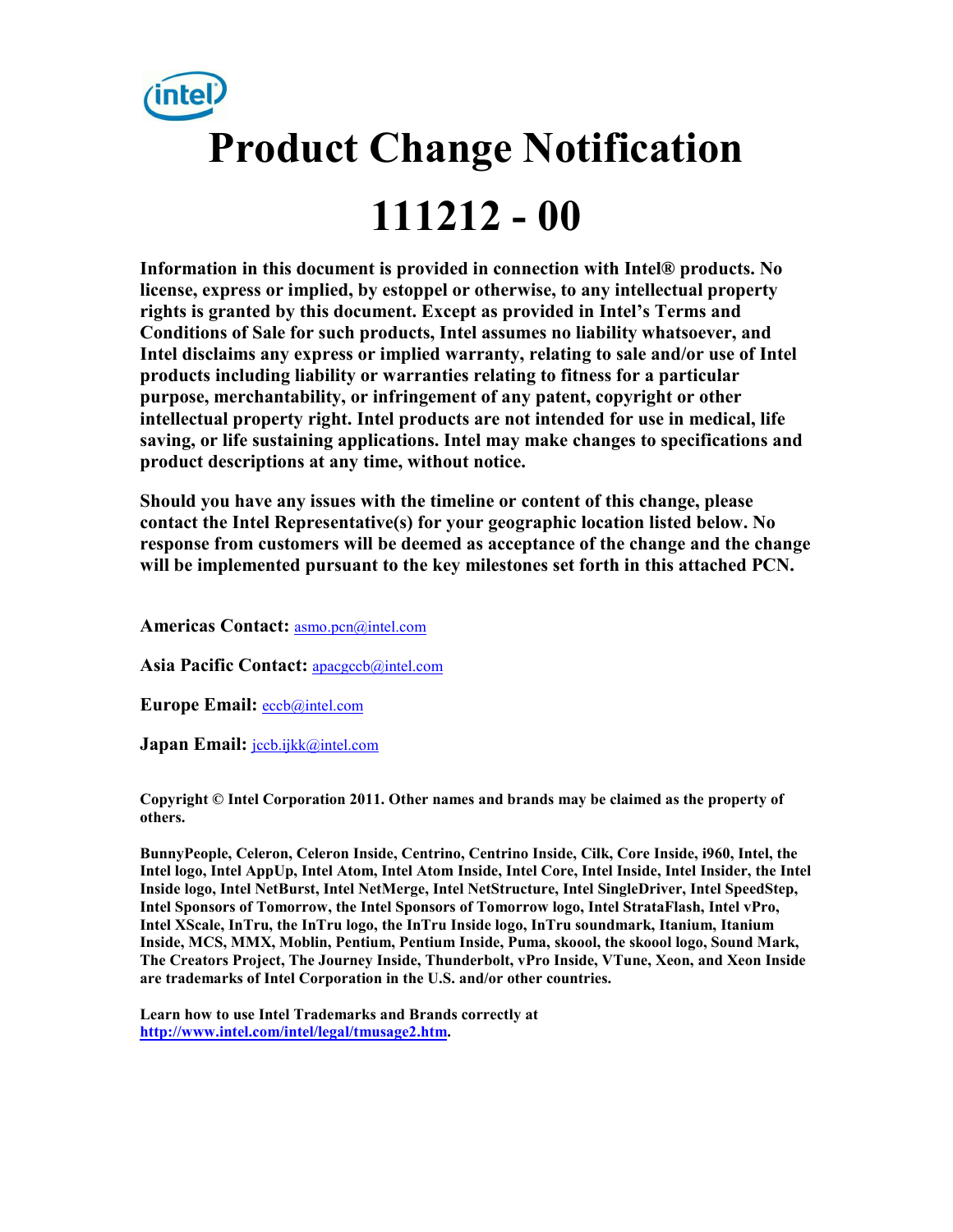

# **Product Change Notification**

| ⊯:                                     | Change Notification   111212 - 00                                                                                                                                                                                                                                                                                            |
|----------------------------------------|------------------------------------------------------------------------------------------------------------------------------------------------------------------------------------------------------------------------------------------------------------------------------------------------------------------------------|
| Change Title:                          | <b>Intel Ethernet Server Adapters X520-T2,</b><br>E10G42BT/BTG1P5<br>(Iron Pond Retail/OEM generic),<br>Intel 10 Gigabit CX4 Dual Port Server Adapter,<br><b>EXPX502CX4 (Cedar Cove Retail) and</b><br>Intel 10 Gigabit XF SR Server Adapters,<br>EXPX9501AFXSR/SRGP5<br>(Bellefontaine Retail/OEM generic)<br>PCN 111212-00 |
| Date of Publication: December 19, 2011 | Label<br><b>OUI</b> block change                                                                                                                                                                                                                                                                                             |

#### **Key Characteristics of the Change:** Label

#### **Forecasted Key Milestones:**

**Date Customer Must be Ready to Receive Post-Conversion Material:** Jan 19, 2012

#### **Description of Change to the Customer:**

The Intel Ethernet Server Adapters X520-T2, E10G42BT/BTG1P5 (Iron Pond Retail/OEM generic), Intel 10 Gigabit CX4 Dual Port Server Adapter, EXPX502CX4 (Cedar Cove Retail) and Intel 10 Gigabit XF SR Server Adapters, EXPX9501AFXSR/SRGP5 (Bellefontaine Retail/OEM generic) will undergo the following changes:

**OUI Block change:** Past run rates have caused the available blocks of MAC addresses assigned to run out. The OUI Block 00-1B-21 has hit the low water mark, the new OUI Block will be 68-05-CA.

As a result of this change, the PBA (printed board assembly) and TA (top assembly) numbers will roll as noted in the affected products table within this PCN notice. If the PBA/TA numbers are printed on any product or box labels, those will show the PBA/TA dash roll as well.